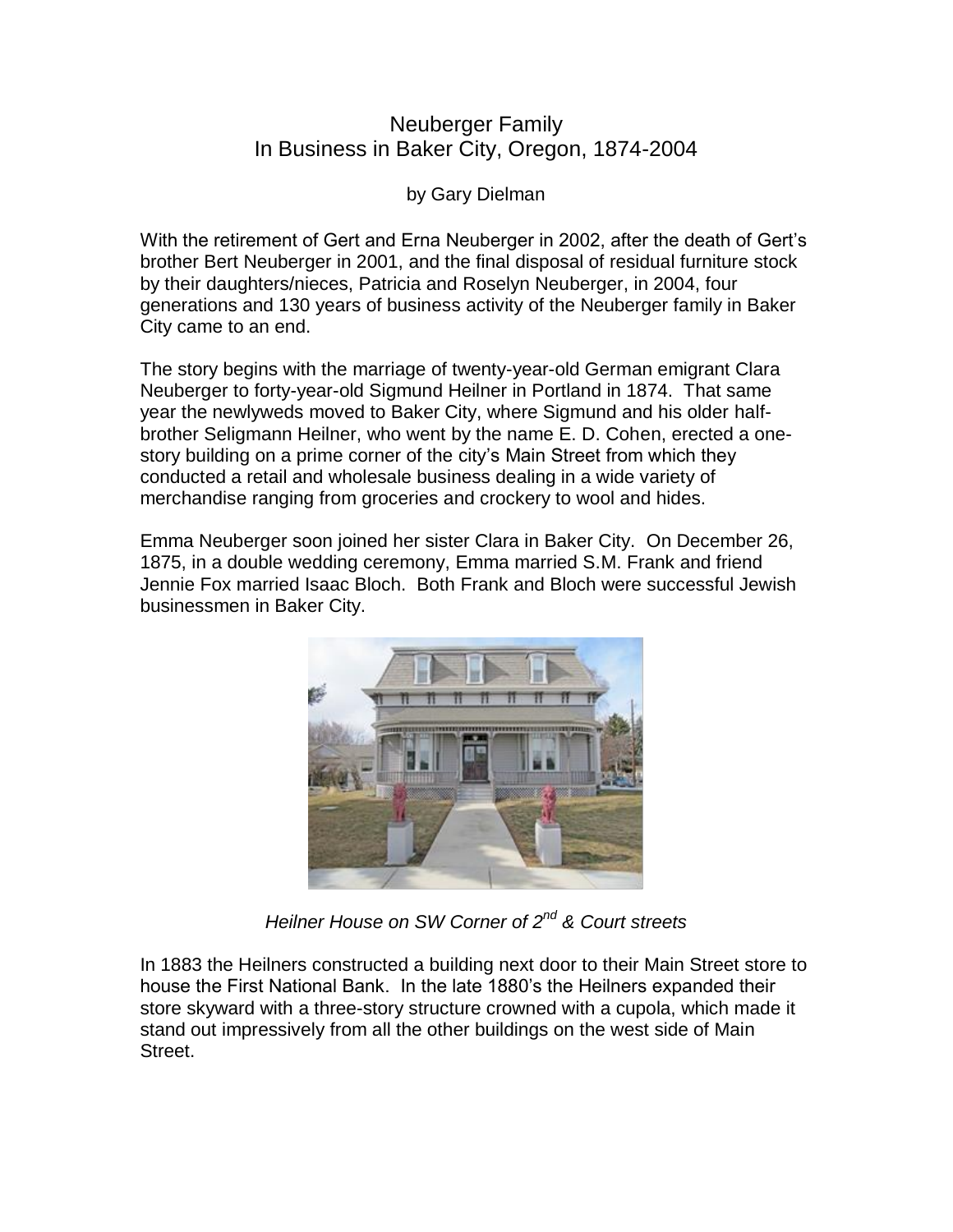Three years earlier, Sigmund and Clara had built an impressive home in the Second Empire style on the southwest corner of Court and Second streets just two blocks west of their store. With no synagogue in Baker City, the Heilner home was frequently the site of High Holiday celebrations. The house also became home to the second generation of Neubergers in Baker City, Clara's nephews Berthold and Gerson Neuberger, sons of her brother Jacob. The nephews came to the United States from Germany around 1900 to join the business as young clerks.

With the deaths of Clara in 1915 and Sigmund in 1917, the business became a partnership between Berthold, Gerson, and Sanford Heilner, the youngest child of Sigmund and Clara, operated under the business name Neuberger-Heilner and specializing in clothing. Berthold and Gerson, who remained unmarried, worked in the Neuberger-Heilner business and lived in the Heilner home until their deaths in the 1960's.



*Heilner Store, ca. 1890 (Northwest corner of Main & Court streets)*

After Hitler's rise to power in Germany in 1933, many Jews began leaving the country. In 1934 the Heilner home welcomed a third generation of Neubergers to Baker City, when Gerson "Gert" Neuberger and cousin Hermann David jumped at an opportunity to forsake Germany for employment in the U. S. The cousins, ages 20 and 19 respectively, spent six months in New York City learning English while living with their aunt Emma Fischel. Then they traveled to Baker City, where they became clerks in the Neuberger-Heilner clothing store working along side of their uncles Gerson and Berthold (brothers of Hermann's mother, Johanna) and living with them in the Heilner house on Second Street. Hermann would eventually become a partner in the Neuberger-Heilner store. With his death as the last surviving partner, the store went out of business in 1989.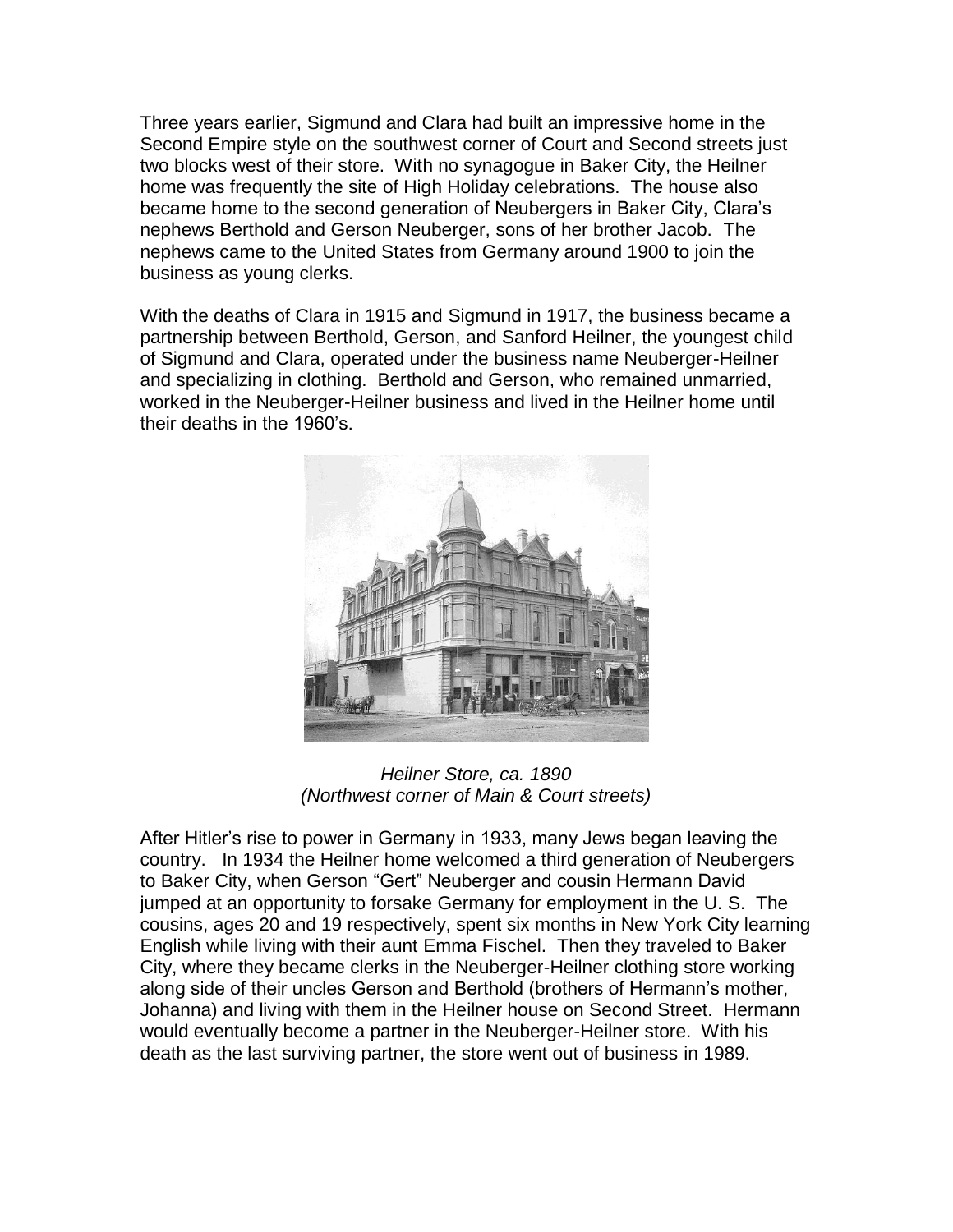Gert Neuberger was born on September 27, 1914, in Heinstadt near Buchen, about 40 miles east of Heidelberg, Germany. Growing up, Gert worked in the family's hayfield, a necessary part of his father's business as a cattle broker, an occupation that went back several generations in the Neuberger family. But rather than joining his father in the cattle brokerage business, Gert, after getting out of school at age 18, became an apprentice in the employ of the Jewish owners of a ladies' shop in the nearby town of Mosbach, where he lived in the home of an aunt and uncle.



*Gert Neuberger and Erna Silbermann were married in a London Synagogue, January 16, 1944* 

After their arrival in Baker City, Gert and Hermann received tutoring in English in the home of retired educator, Helen M. Stack, who also helped them prepare for their U. S. citizenship exams, which they successfully passed in 1940 after meeting the minimum five-year residency requirement. Gert said of Miss Stack, "She was a terrific teacher." Vouching for Gert's character on his citizenship application were Baker City businessmen E. P. Davis and Sanford Adler, who became Baker City postmaster. Sanford was the son of Carl Adler, a successful early Jewish merchant of Baker City.

The third generation of Neubergers in Baker City was augmented in 1937 by the arrival of Gert's two-year-younger brother, Bert, a nickname for Berthold, who had been working at a bank in Frankfurt. Bert joined Gert and cousin Hermann as clerks in the Neuberger-Heilner store.

In 1940, Gert and Bert left the employ of Neuberger-Heilner to start a furniture business. Initially their business, Baker Furniture Co., was housed in cramped quarters (18 ft. by 60 ft.) at 2019 First Street. A year or so later they moved the business to better quarters at 2016 Main Street.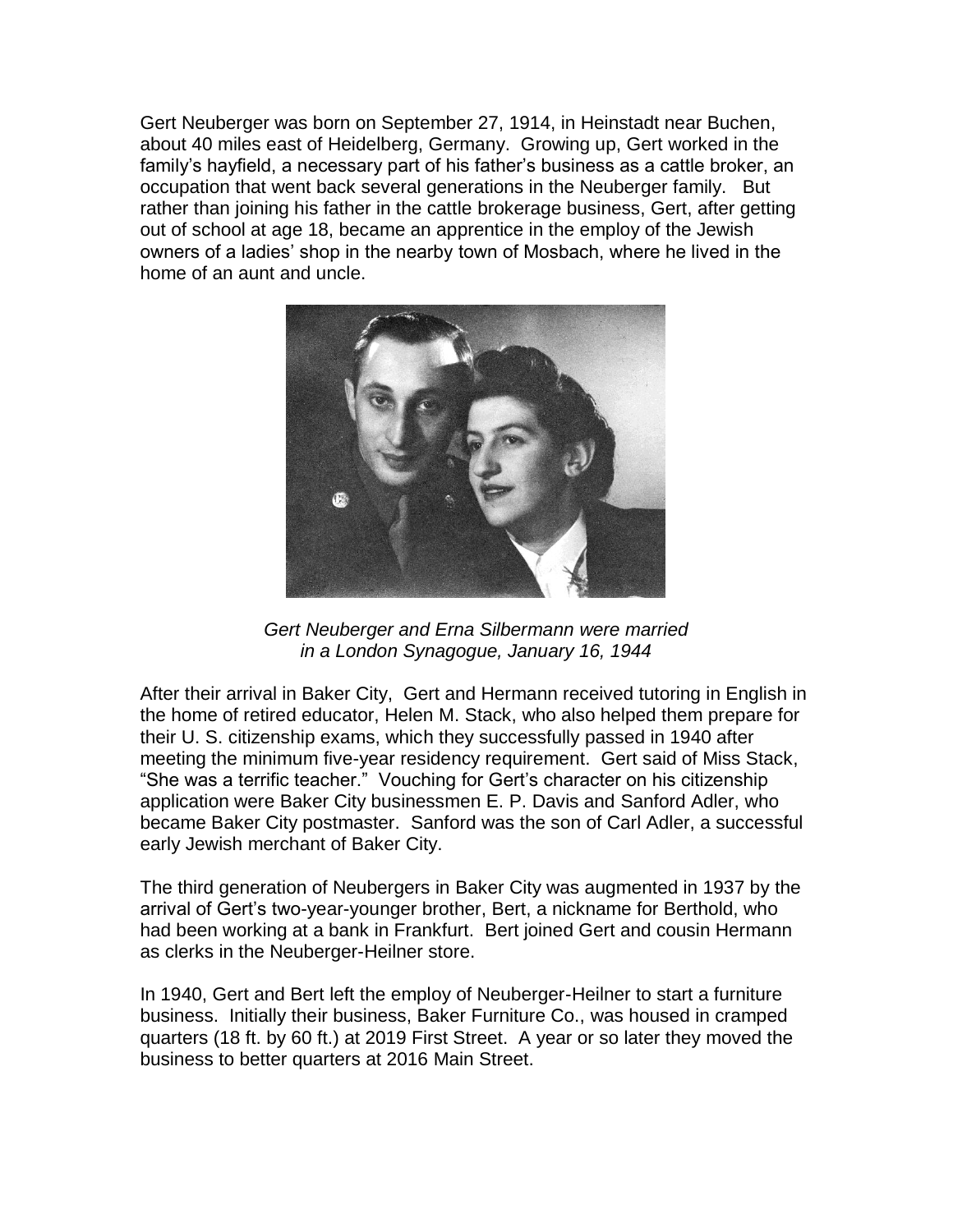The year 1940 was memorable for another reason. On Christmas Day, Gert's and Bert's parents, Josef and Henrietta "Jette" *(née* Baum) Neuberger, and their sixteen-year-old brother, Hans, arrived in Baker City from Germany, escaping the ravages of war-torn Europe and the coming Holocaust. The five Neubergers moved into a house acquired from the Heilner family at 1397 Second Street. Josef Neuberger, the former cattle broker, helped out in his sons' new furniture business. Hans attended St. Francis Academy in Baker City for a while and then, before graduating, went to work in the Neuberger-Heilner store. Gert would eventually marry and leave the house at 1397 Second. But the elder Neubergers resided there with sons Bert and Hans until their deaths, Josef in 1961 at age 81 and Jette in 1965 at age 77. Bert and Hans, likewise, would live out their years in the same house.

Entry of the United States into WWII after the bombing of Pearl Harbor in December 1941 soon interrupted the new furniture business of brothers Gert and Bert. Gert, age 25, along with sixteen other Baker County men, received his draft notice in early 1942. Gert remembers very fondly these men, who stayed together through induction at Fort Lewis, Washington, basic training at Fort Leonard Wood, Missouri, and shipment overseas to England: Charlie Moeller, George Hansen, Bill Leggett, Harvey Queen, Glen Hall, Paul Hill, Leslie Davis, George Wize, Eugene Ego, Darrell Hunt, Ralph McCullough, Romine of Halfway, Gomez and the Garrison brothers of Huntington, and the Morrison brothers of Baker City.

After arrival in England, the men were eventually split up with Gert and Wize being assigned to an aviation engineering unit trained to build emergency runways using wire mesh for use by aircraft that could not make it back to an established airfield.

Although Gert's group of Baker County draftees all made it safely home from the war, tragically Gomez drowned in Snake River shortly after his discharge from the army. Besides Gert, the only others still alive today are Leggett and Davis, who still live in Baker County.

When Bert's draft notice arrived later in 1942, he sold the furniture business to Sam Emrich of Weiser, Idaho, a Jewish businessman, who, in the early 1900's, had come to Weiser from Columbus, Georgia, and for whom Bert had worked from 1937 to 1938. Emrich soon moved the business to the southeast corner of Main and Broadway. When the draft took too many Neuberger-Heilner employees, including partner Hermann David, management decided to suspend operations until after the end of the war. Seizing the opportunity, Emrich leased the now-empty Neuberger-Heilner store and moved his business into the much larger building. In 1950 Neuberger-Heilner terminated the lease to Emrich and started up its clothing business again. Emrich moved his furniture business into a new building he constructed at 2090 Court Street across from the Elks Club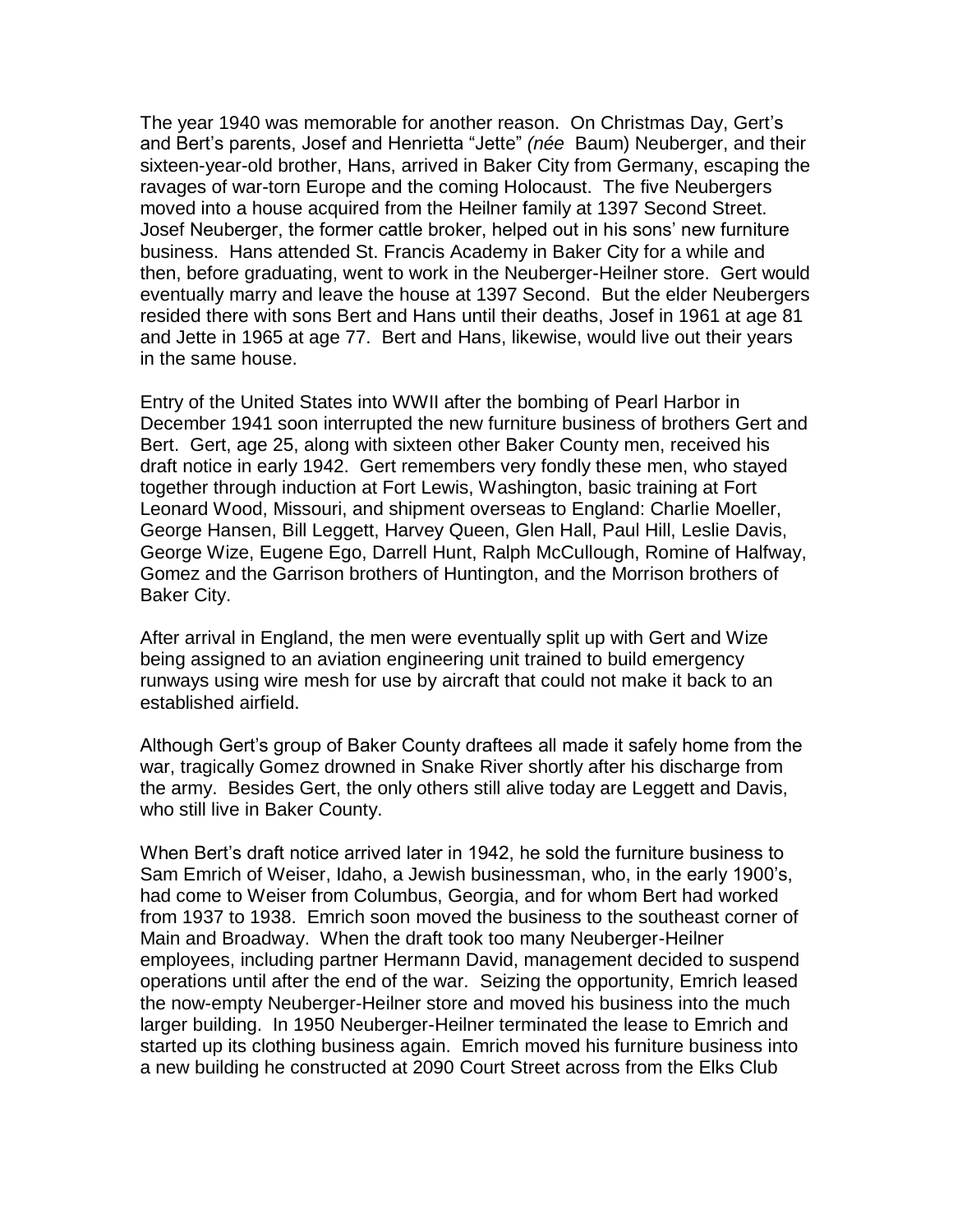under management of Jewish merchant Julian Sommer, whose wife, Elsie, was Emrich's sister.

Upon reporting for service, Bert was declared physically unqualified to serve in the army. So he returned to Baker City and attempted unsuccessfully to buy back the furniture business from Emrich. So he set up a new business at the old location at 2016 Main and waited for brother Gert to return from the war.

In England, Gert and the American forces stationed there were biding their time waiting to take part in the up-coming invasion of Europe. Gert made good use of his time by marrying Austrian native Erna Silbermann. In 1943 Gert's cousin Margot Silbermann, who was married to Erna's brother, Otto Silbermann, introduced Gert to Erna. A few months later, on January 16, 1944, Gert and Erna were married in a synagogue in the London suburb called In St. John's Wood.

Erna was born September 15, 1917, in Vienna, Austria. Erna's mother, Giselle Wolf Silbermann, died in 1922, when Erna was 5 years old. Erna attended school in Vienna and then became a dressmaker working for a high-fashion shop that catered to the likes of Marlene Dietrich, who had her suits made there.

With Germany's annexation of Austria in March 1938, Austria was becoming an increasingly dangerous place for Jews. So, a cousin of Erna in England got Erna a permit to live there. On Erna's train ride through Germany in the fall of 1938, there was an apprehensive time at Aachen on the country's western border, when the train was unaccountably held up for 24 hours. As Erna was leaving Europe, British Prime Minister Neville Chamberlain was in Munich negotiating with Hitler the so-called "appeasement" agreement, which left Germany free to accelerate its rearmament and a few months later occupy Czechoslovakia.

Another of Erna's cousins in England assisted Erna's brother, Otto, to emigrate to Wales before Germany's invasion of Poland in September 1939. Erna's father, Hermann Silbermann, a clothing store owner in Vienna, refused to leave his native Austria. Although Erna kept in touch via a cousin in Switzerland, who forwarded letters and money to her father, she eventually lost contact with him and presumes that he died a victim of the Holocaust. The last time Erna saw her father was on the platform of the train station in Vienna, when she boarded the train for England.

On June 6, 1944 (D-Day), Gert and fellow Bakerite George Wize were waiting at an English dock to board a landing craft for the trip across the English Channel to storm the beaches of France, but their boat didn't show up, apparently having been sunk or disabled. Six days later they finally went ashore in Normandy under fire from German defenders. From the beach they made their way up a long, steep slope to a plateau, and moved inland in the area of Ste. Mère Eglise and St. Lo, France. The many trees and hedgerows of that area provided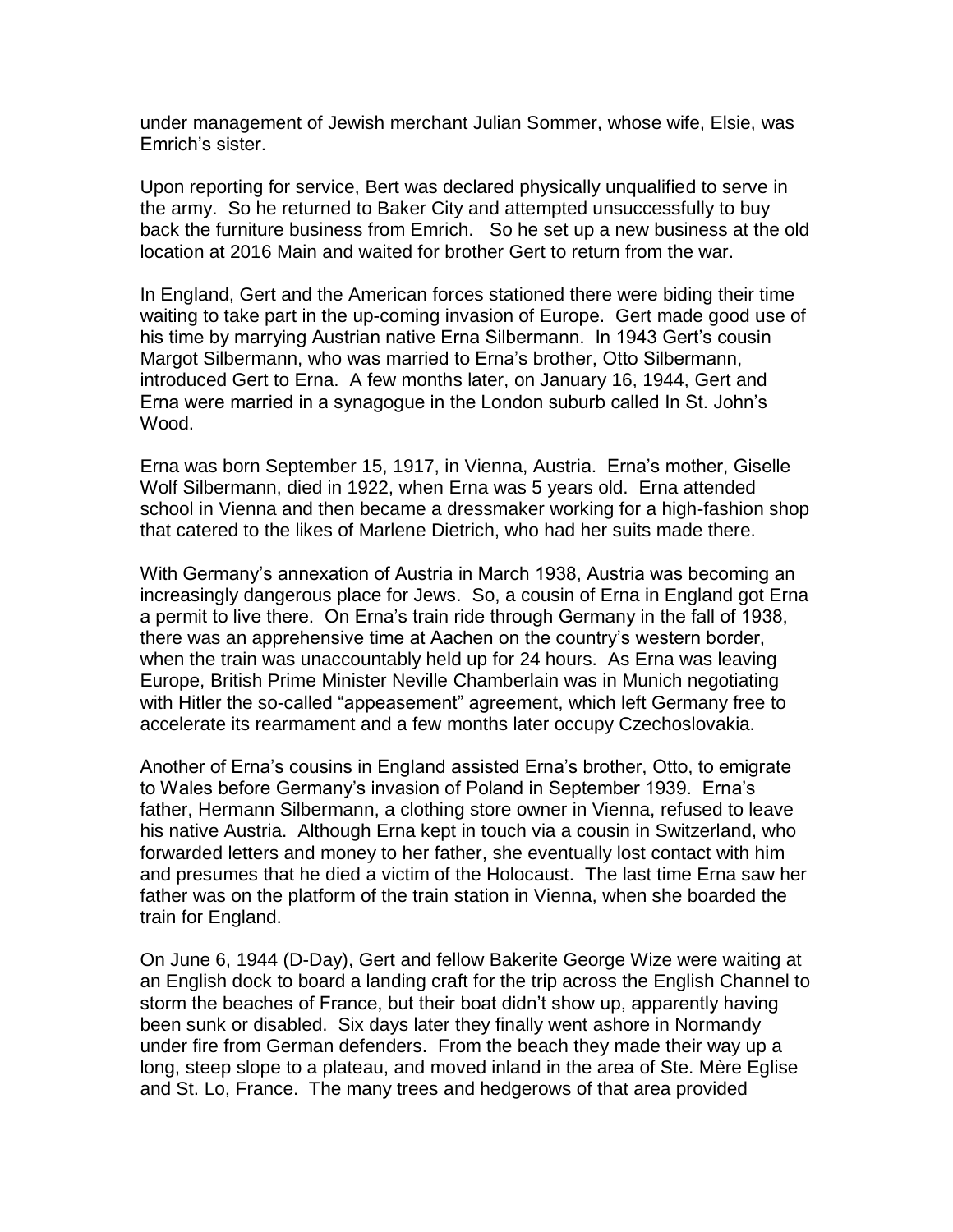welcome cover from German snipers. Although Gert's engineering unit followed behind the infantry, they were close enough to see and hear the fighting, including seeing General Patton's tanks silence German guns trying to destroy a strategic bridge.

Gert's duty in France was interrupted when his back gave out. He was hospitalized and eventually returned to England for treatment. After his back improved and since he was a native speaker of German, Gert was reassigned to a unit that sorted enemy mail, stationed first in Stuttgart and then in Darmstadt. Although both towns were within an hour's drive of his home town, he never had an opportunity to visit. In October 1945, six months after the end of the war in Europe, Gert was discharged from the army.

A few months after Gert's return home, Erna followed him from England. Temporarily they rented an apartment in the large apartment house at 1415 Dewey that had once been the residence of Baker City attorney Charles Butcher. Soon they moved into a house at 1424 Broadway. Gert rejoined brother Bert in their Baker Furniture Co. business at 2016 Main Street, eventually moving to 1916 Main Street next to the Geiser Grand Hotel.



Erna and Gert in their home at 2790  $7<sup>th</sup>$  Street

In 1960 the brothers decided to split up the business with Bert handling more moderately priced furniture and Gert dealing in higher-end furniture lines, thereby avoiding fraternal competition in business. In March of that year Gert and Erna set up their furniture store, Gert Neuberger Furniture, in the Langrell Building at 2120 Broadway. Twenty years later in 1980, they moved to the Montgomery-Ward Building at 1924 Broadway, which as lessees they continued to occupy for twenty-two years, until finally retiring in 2002. Gert and Erna had worked together in their furniture business for forty-two years and Gert earlier another twenty years minus three years in the military.